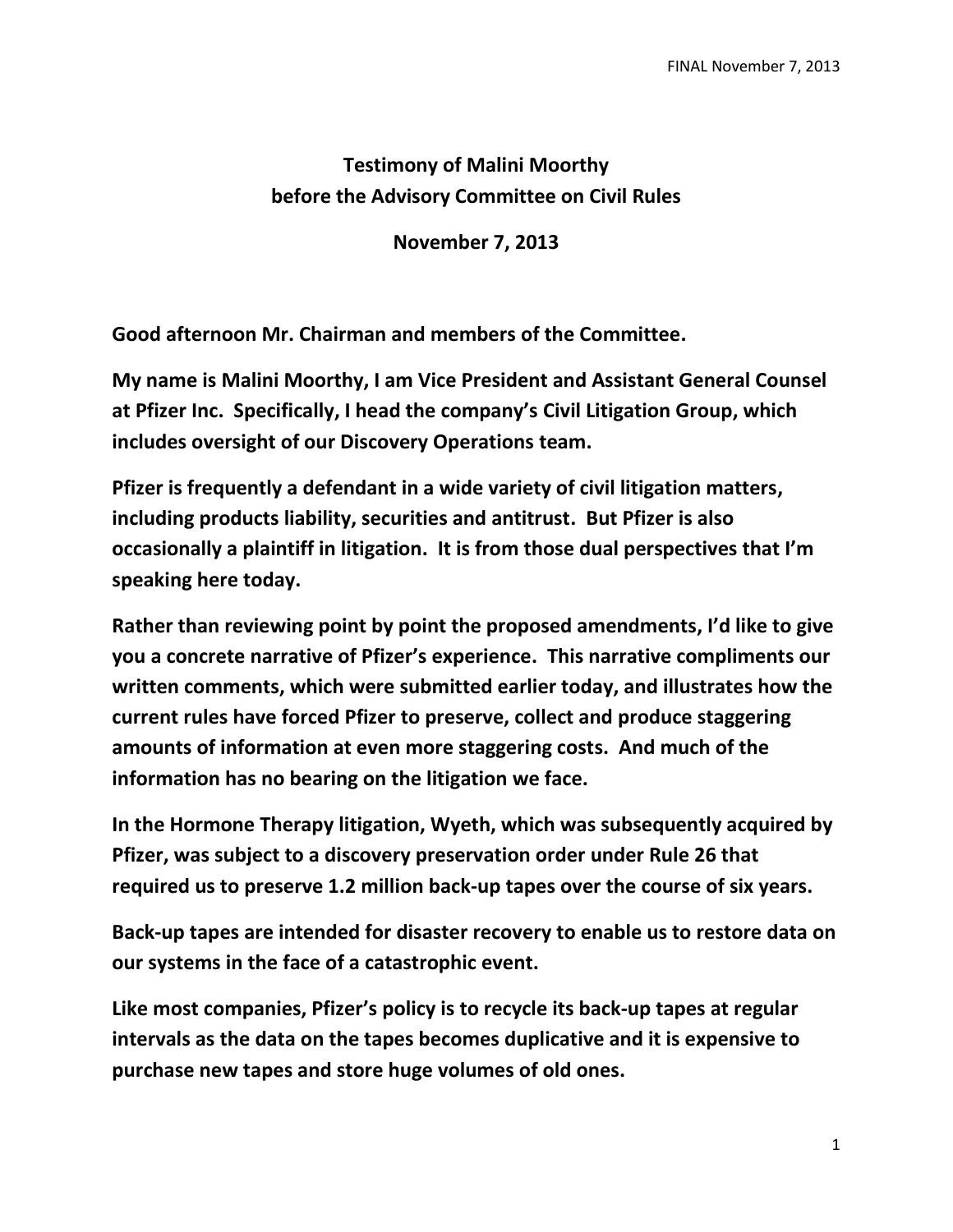**In connection with the Hormone Therapy preservation order, we estimate that Wyeth and Pfizer spent nearly 40 million dollars to buy and store the 1.2 million back-up tapes that were preserved.** 

**Each one of the tapes holds roughly 100 gigabytes of data.**

**So, in total they hold approximately 100 petabytes of data.** 

**Until recently, I was unfamiliar with the term "petabyte" and the number meant very little to me, but I've since learned that 50 petabytes is roughly equivalent to the entire written literary works of ALL mankind in ALL languages since the beginning of recorded time.** 

**And we preserved twice that much.**

**The most remarkable fact is that despite preserving 100 petabytes of information, we never went back to those back-up tapes to retrieve a single document. Not once as the information on those tapes was completely redundant.**

**There was no need to go to the back-up tapes because in this same litigation, Pfizer collected millions and millions of documents from its 'live' data environment which included retrieving data from more than 170 custodians and more than 75 centralized information systems.** 

**From those collection efforts, Pfizer produced approximately 2.5 million documents, representing more than 25 million pages.** 

**Of those 2.5 million documents, we estimate that only about 400 company documents were marked as exhibits in the 23 trials that have taken place in the litigation. Over the course of those trials, Plaintiffs consistently used the same 400-odd documents, most of which were produced early on in the litigation, notwithstanding our continued production of documents.**

**This means that for every one document used at trial, about 625,000 additional documents were produced.**